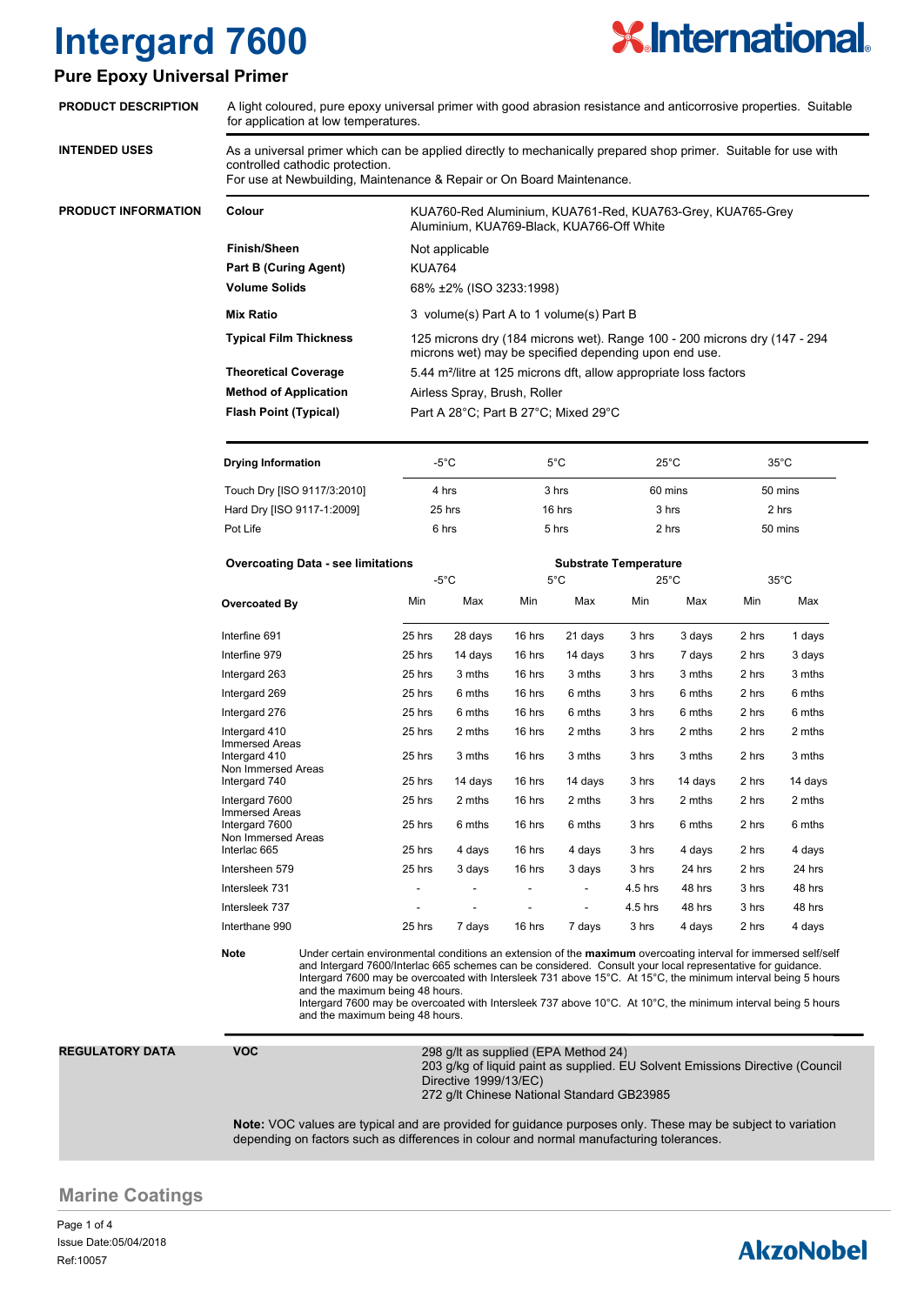

### **Pure Epoxy Universal Primer**

**CERTIFICATION**

- When used as part of an approved scheme, this product has the following certification:
- Fire Resistance Marine Equipment Directive compliant
- Fire Resistance Surface Spread of Flame (Exova Warringtonfire)
- Fire Resistance Smoke & Toxicity (Exova Warringtonfire)
- Food Contact Carriage of Grain (NOHH)

Consult your International Paint representative for details.

**SYSTEMS AND** Consult your International Paint representative for the system best suited for the surfaces to be protected. **COMPATIBILITY**

**SURFACE PREPARATIONS**

Use in accordance with the standard Worldwide Marine Specifications.

All surfaces to be coated should be clean, dry and free from contamination. High pressure fresh water wash or fresh water wash, as appropriate, and remove all oil or grease, soluble contaminants and other foreign matter in accordance with SSPC-SP1 solvent cleaning.

#### **NEWBUILDING**

Where necessary, remove weld spatter and smooth weld seams and sharp edges.

Weld seams and areas of shop primer damage or breakdown should be blast cleaned to Sa2½ (ISO 8501-1:2007) or power tooled to Pt3 (JSRA SPSS:1984).

Intact, approved, shop primers must be clean, dry and free from soluble salts and any other surface contaminants. Unapproved shop primers will require complete removal by blast cleaning to Sa2½ (ISO 8501-1:2007). In some cases sweep blasting to a defined International Paint standard (eg AS2 or AS3) may be acceptable. Consult your International Paint representative for specific recommendations.

#### **MAJOR REFURBISHMENT**

Abrasive blast clean to Sa2 (ISO 8501-1:2007). If oxidation has occurred between blasting and application of Intergard 7600, the surface should be reblasted to the specified visual standard. Surface defects revealed by the blast cleaning process, should be ground, filled, or treated in the appropriate manner.

#### **REPAIR/OBM**

Consult International Paint.

**NOTE**

**For use in Marine situations in North America, the following surface preparation standards can be used: SSPC-SP10 in place of Sa2½ (ISO 8501-1:2007) SSPC-SP6 in place of Sa2 (ISO 8501-1:2007) SSPC-SP11 in place of Pt3 (JSRA SPSS:1984)**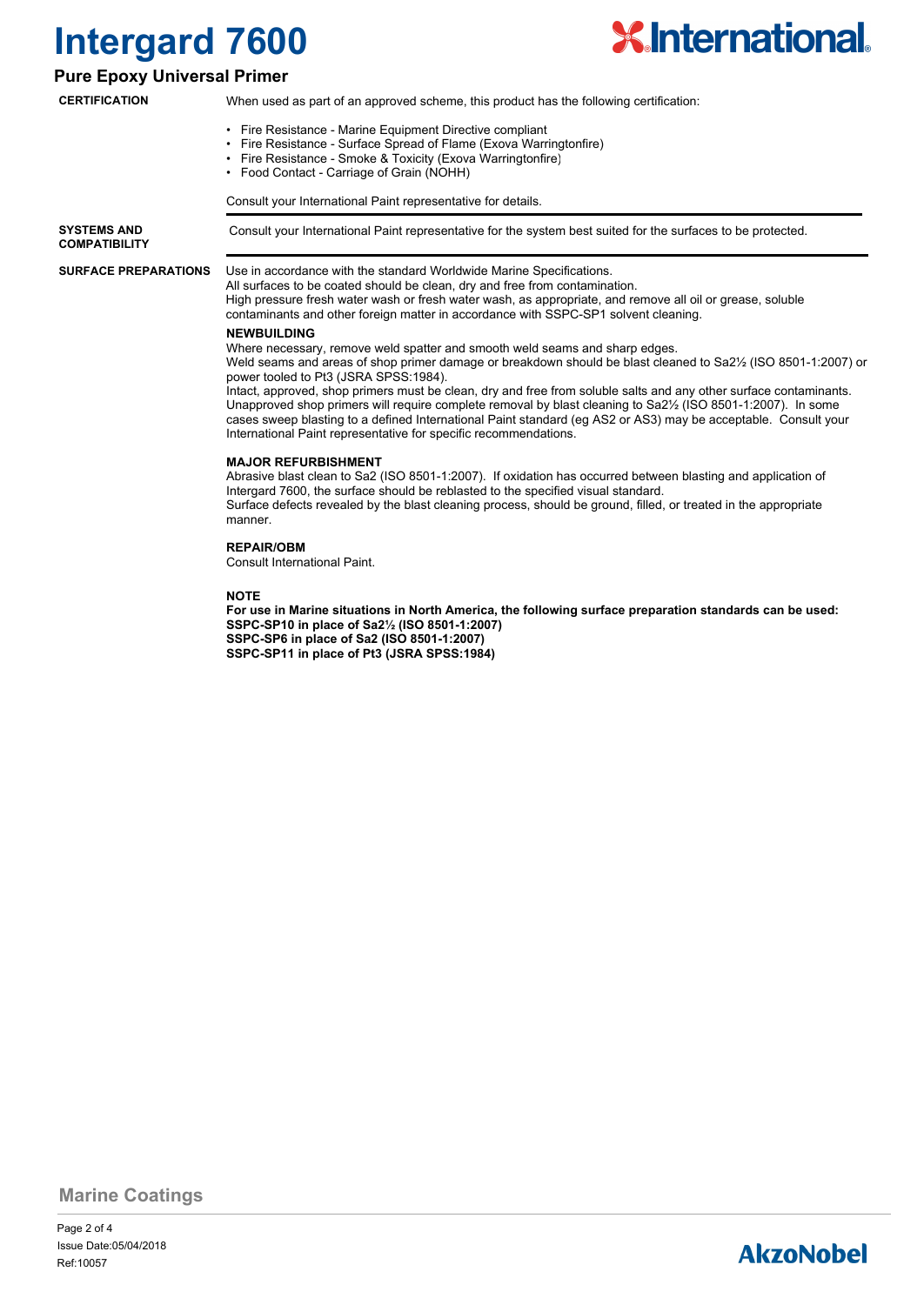

### **Pure Epoxy Universal Primer**

| <b>APPLICATION</b>                |                                                                                                                                                                                                                                                                                                                                                                                                                                                                                                                                                                                                                                                                                                                                                                                                                                                                                                                                                                                                                                                                                                                                                                                                                                                                        |
|-----------------------------------|------------------------------------------------------------------------------------------------------------------------------------------------------------------------------------------------------------------------------------------------------------------------------------------------------------------------------------------------------------------------------------------------------------------------------------------------------------------------------------------------------------------------------------------------------------------------------------------------------------------------------------------------------------------------------------------------------------------------------------------------------------------------------------------------------------------------------------------------------------------------------------------------------------------------------------------------------------------------------------------------------------------------------------------------------------------------------------------------------------------------------------------------------------------------------------------------------------------------------------------------------------------------|
| <b>Mixing</b>                     | Material is supplied in two containers as a unit. Always mix a complete unit in the proportions supplied. Once the<br>unit has been mixed it must be used within the working pot life specified.<br>(1) Agitate Base (Part A) with power agitator.<br>(2) Combine entire contents of Curing Agent (Part B) with Base (Part A) and mix thoroughly with power agitator.                                                                                                                                                                                                                                                                                                                                                                                                                                                                                                                                                                                                                                                                                                                                                                                                                                                                                                  |
| <b>Thinner</b>                    | International GTA220. Thinning is not normally required. Consult the local representative for advice during<br>application in extreme conditions. Do not thin more than allowed by local environmental legislation.                                                                                                                                                                                                                                                                                                                                                                                                                                                                                                                                                                                                                                                                                                                                                                                                                                                                                                                                                                                                                                                    |
| <b>Airless Spray</b>              | Recommended<br>Tip Range 0.66-0.79 mm (26-31 thou)<br>Total output fluid pressure at spray tip not less than 211 kg/cm <sup>2</sup> (3000 p.s.i.)                                                                                                                                                                                                                                                                                                                                                                                                                                                                                                                                                                                                                                                                                                                                                                                                                                                                                                                                                                                                                                                                                                                      |
| <b>Brush</b>                      | Application by brush is recommended for small areas only. Multiple coats may be required to achieve specified film<br>thickness.                                                                                                                                                                                                                                                                                                                                                                                                                                                                                                                                                                                                                                                                                                                                                                                                                                                                                                                                                                                                                                                                                                                                       |
| Roller                            | Application by roller is recommended for small areas only. Multiple coats may be required to achieve specified film<br>thickness.                                                                                                                                                                                                                                                                                                                                                                                                                                                                                                                                                                                                                                                                                                                                                                                                                                                                                                                                                                                                                                                                                                                                      |
| <b>Cleaner</b>                    | International GTA822                                                                                                                                                                                                                                                                                                                                                                                                                                                                                                                                                                                                                                                                                                                                                                                                                                                                                                                                                                                                                                                                                                                                                                                                                                                   |
| <b>Work Stoppages and Cleanup</b> | Do not allow material to remain in hoses, gun or spray equipment. Thoroughly flush all equipment with<br>International GTA822. Once units of paint have been mixed they should not be resealed and it is advised that<br>after prolonged stoppages work recommences with freshly mixed units.<br>Clean all equipment immediately after use with International GTA822. It is good working practice to periodically<br>flush out spray equipment during the course of the working day. Frequency of cleaning will depend upon amount<br>sprayed, temperature and elapsed time, including any delays. Do not exceed pot life limitations.<br>All surplus materials and empty containers should be disposed of in accordance with appropriate regional<br>regulations/legislation.                                                                                                                                                                                                                                                                                                                                                                                                                                                                                         |
| Welding                           | In the event welding or flame cutting is performed on metal coated with this product, dust and fumes will be<br>emitted which will require the use of appropriate personal protective equipment and adequate local exhaust<br>ventilation. In North America do so in accordance with instruction in ANSI/ASC Z49.1 "Safety in Welding and<br>Cutting."                                                                                                                                                                                                                                                                                                                                                                                                                                                                                                                                                                                                                                                                                                                                                                                                                                                                                                                 |
| <b>SAFETY</b>                     | All work involving the application and use of this product should be performed in compliance with all<br>relevant national Health, Safety & Environmental standards and regulations.<br>Prior to use, obtain, consult and follow the Material Safety Data Sheet for this product concerning health<br>and safety information. Read and follow all precautionary notices on the Material Safety Data Sheet and<br>container labels. If you do not fully understand these warnings and instructions or if you can not strictly<br>comply with them, do not use this product. Proper ventilation and protective measures must be provided<br>during application and drying to keep solvent vapour concentrations within safe limits and to protect<br>against toxic or oxygen deficient hazards. Take precautions to avoid skin and eye contact (ie. gloves,<br>goggles, face masks, barrier creams etc.) Actual safety measures are dependant on application methods<br>and work environment.<br><b>EMERGENCY CONTACT NUMBERS:</b><br>USA/Canada - Medical Advisory Number 1-800-854-6813<br>Europe - Contact (44) 191 4696111. For advice to Doctors & Hospitals only contact (44) 207 6359191<br>China - Contact (86) 532 83889090<br>R.O.W. - Contact Regional Office |

**Marine Coatings**